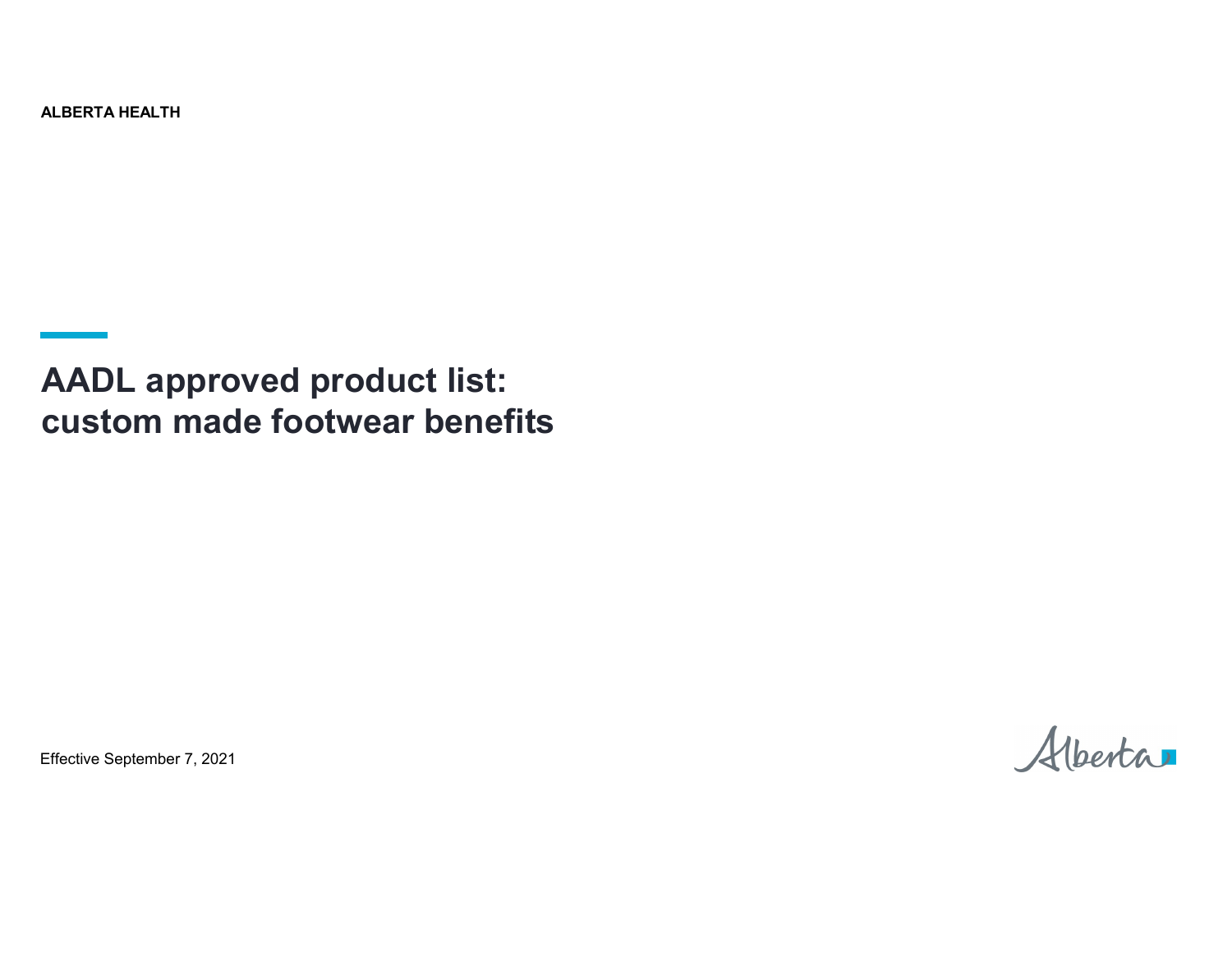## Alberta Aids to Daily Living Approved Product List: Custom Made Footwear Benefits

Effective: September 7, 2021

## Eligibility Criteria

**A client must have a documented significant boney deformity such as, talipes equino varus, severe arthritis and resultant deformity or neurological damage to the foot with the resultant deformity or stabilized gross edema that cannot be fitted with a modified off-the- shelf shoe or extra width / extra depth shoe that results in a functional ambulatory footwear fitting.**

Modifications are defined as rocker soles, tongue padding, flares, stretching.

AADL does not provide custom-made footwear benefits for:

- Non-ambulatory clients
- Clients only able to pivot and/or stand for transfers
- Clients refusing to try off-the-shelf footwear
- Edema management
- Post-op conditions

| Manufacturing            | <b>1st Degree Deformity</b>     | 2nd Degree Deformity                 | <b>3rd Degree Deformity</b>           | Matching                    |
|--------------------------|---------------------------------|--------------------------------------|---------------------------------------|-----------------------------|
| Method                   |                                 |                                      |                                       | <b>Custom-Made Footwear</b> |
| Casting                  | pedigraphs, STS/plantar surface | pedigraphs, STS/plantar surface      | pedigraphs, STS/plantar surface       | pedigraphs, bio foam &      |
|                          | casts & measurements            | casts & measurements                 | casts & measurements                  | measurements                |
| Last setup               | low custom lasts                | low or ankle up to 16 cm in height   | ankle up to actual boot height        | none                        |
| Casting Height           | $8 \text{ cm}$                  | 16 cm                                | 16 cm and up                          | none                        |
| Orthotics                | as required                     | as required                          |                                       | none                        |
|                          |                                 |                                      | as required                           |                             |
|                          |                                 |                                      |                                       |                             |
| <b>Trial Fitting</b>     | plastic check socket            | plastic check socket or lining       |                                       | plastic check socket        |
|                          |                                 |                                      | lining only                           |                             |
| Pattern                  | custom                          | custom                               | custom                                | custom                      |
| <b>Uppers</b>            | custom                          | low ankle up to 16 cm in height      | boot only 16 cm in height             | standard                    |
| <b>Counters</b>          | medial or lateral long counter  | molded medial or lateral long        | molded medial and lateral long        | standard                    |
|                          |                                 |                                      | counters with added total ankle       |                             |
|                          |                                 |                                      | support with padding                  |                             |
| Flares                   | medial or lateral external heel | medial or lateral, intrinsicstarting | medial or lateral, intrinsic starting | none                        |
|                          |                                 | from the counters & continuing       | from the counters & continuing        |                             |
|                          |                                 | externally with the heel             | externally with the heel              |                             |
| Toe Fillers              | none                            | for digits and partial metatarsal    | amputation of meatarsal and tarsals   | none                        |
|                          |                                 | amputations                          |                                       |                             |
| Sole Stiffening          | none                            | if applicable                        | if applicable                         | none                        |
| Lasting                  | custom                          | custom                               | custom                                | custom                      |
| <b>Rocker Soles</b>      | external                        | external or internal                 | external                              | none                        |
| <b>Tongue Stiffening</b> | none                            | none                                 | none                                  | required                    |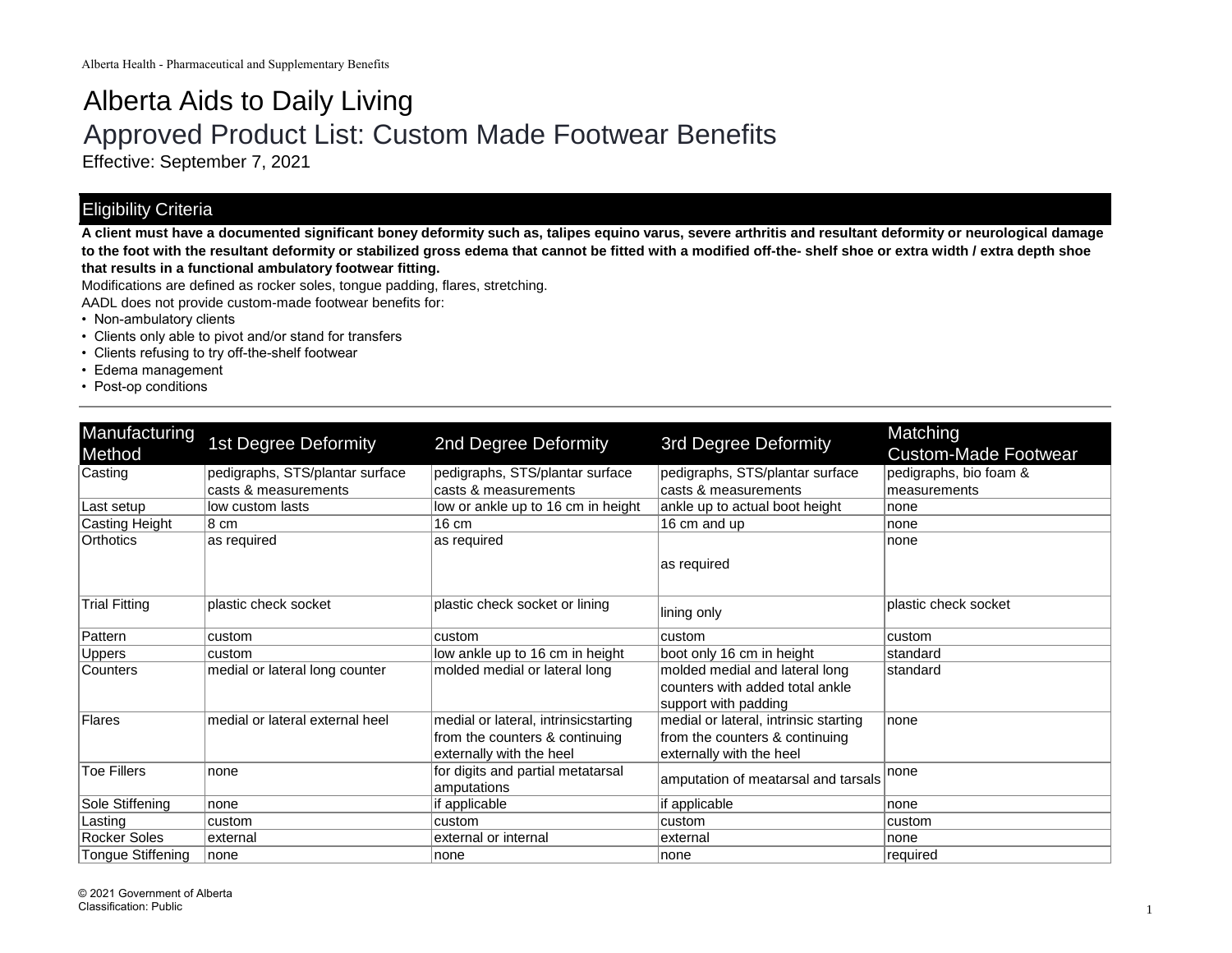|                          | <b>Custom Made Footwear for 1st Degree Deformity</b>                                                                                                                                                                                        |                                                                         |                                                                                           |                      |  |
|--------------------------|---------------------------------------------------------------------------------------------------------------------------------------------------------------------------------------------------------------------------------------------|-------------------------------------------------------------------------|-------------------------------------------------------------------------------------------|----------------------|--|
|                          | Provided for forefoot deformity only.                                                                                                                                                                                                       |                                                                         |                                                                                           |                      |  |
|                          | Deformities must include at least one of the following:                                                                                                                                                                                     |                                                                         |                                                                                           |                      |  |
| • Severe hallux valgus   |                                                                                                                                                                                                                                             |                                                                         |                                                                                           |                      |  |
|                          | Hallux varus                                                                                                                                                                                                                                |                                                                         |                                                                                           |                      |  |
|                          | Fixed hammer or claw toes                                                                                                                                                                                                                   |                                                                         |                                                                                           |                      |  |
|                          | Extreme deformities metatarsals heads                                                                                                                                                                                                       |                                                                         |                                                                                           |                      |  |
|                          | • Abnormal fixed position of any digit                                                                                                                                                                                                      |                                                                         |                                                                                           |                      |  |
| Catalogue                | <b>Benefit Description</b>                                                                                                                                                                                                                  | <b>Benefit Group</b>                                                    | <b>Shared Quantity Frequency Limit</b>                                                    | <b>Price Maximum</b> |  |
| <b>Number</b>            |                                                                                                                                                                                                                                             |                                                                         |                                                                                           |                      |  |
| F200                     | Custom-made shoe for 1st degree deformity                                                                                                                                                                                                   | Custom made orthopedic shoes/boots                                      | 1 shoe per affected body side / 1 year                                                    | 1121.11              |  |
| F201                     | Repeat F200                                                                                                                                                                                                                                 |                                                                         | Custom made orthopedic shoes/boots 1 shoe per affected body side / 1 year                 | 776.21               |  |
| Deformities may include: | Custom Made Footwear for 2nd Degree Deformity<br>Provided for deformity of forefoot, midfoot and hindfoot.<br>Bones that may be affected are: metatarsals, hallux, digits, cuniforms, navicular, cuboid, talus, calcaneus must be affected. |                                                                         |                                                                                           |                      |  |
|                          | • Charcot Marie Tooth disease                                                                                                                                                                                                               | Crush injuries of midfoot or hindfoot                                   |                                                                                           |                      |  |
| • Charcot foot           |                                                                                                                                                                                                                                             | Amputations of all digits                                               |                                                                                           |                      |  |
| Pes Plano Valgus         |                                                                                                                                                                                                                                             | Partial amputation of the lateral, medial or posterior part of the foot |                                                                                           |                      |  |
| Pes Equino Varus         |                                                                                                                                                                                                                                             |                                                                         | Fusion - hindfoot or midfoot resulting in abnormal fixed position of hindfoot or forefoot |                      |  |
| • Stabilized gross edema |                                                                                                                                                                                                                                             |                                                                         |                                                                                           |                      |  |
| Catalogue                | <b>Benefit Description</b>                                                                                                                                                                                                                  | <b>Benefit Group</b>                                                    | <b>Shared Quantity Frequency Limit</b>                                                    | <b>Price Maximum</b> |  |
| <b>Number</b>            |                                                                                                                                                                                                                                             |                                                                         |                                                                                           |                      |  |
| F300                     | Custom-made shoe for 2nd degree deformity                                                                                                                                                                                                   | Custom made orthopedic shoes/boots                                      | 1 shoe per affected body side / 1 year                                                    | 1389.23              |  |
| F301                     | Repeat F300                                                                                                                                                                                                                                 | Custom made orthopedic shoes/boots                                      | 1 shoe per affected body side / 1 year                                                    | 878.53               |  |
|                          | <b>Custom Made Footwear for 3rd Degree Deformity</b>                                                                                                                                                                                        |                                                                         |                                                                                           |                      |  |

Provided for **varus or valgus** deformity of forefoot, midfoot and hindfoot.

Bones that may be affected are: metatarsals, hallux, digits, cuniforms, navicular, cuboid, talus, calcaneus **must** be affected.

Additional deformities **must** include:

- Fusion of hindfoot or midfoot that have resulted in abnormal fixed positions of the hindfoot or forefoot and require additional molded ankle support
- Amputation of metatsals or tarsals
- Drop foot deformity in combination with bony deformity as described for 1st or 2nd degree deformity
- Unstable pas equinus valgus/varus

| Catalogue     | <b>Benefit Description</b>                | <b>Benefit Group</b>                                             | <b>Shared Quantity Frequency Limit</b> | <b>Price Maximum</b> |
|---------------|-------------------------------------------|------------------------------------------------------------------|----------------------------------------|----------------------|
| <b>Number</b> |                                           |                                                                  |                                        |                      |
| F500          | Custom-made shoe for 3rd degree deformity | Custom made orthopedic shoes/boots 1 shoe per body side / 1 year |                                        | 1636.28              |
| F501          | Repeat of F500                            | Custom made orthopedic shoes/boots 1                             | 1 shoe per body side / 1 year          | 1053.84              |